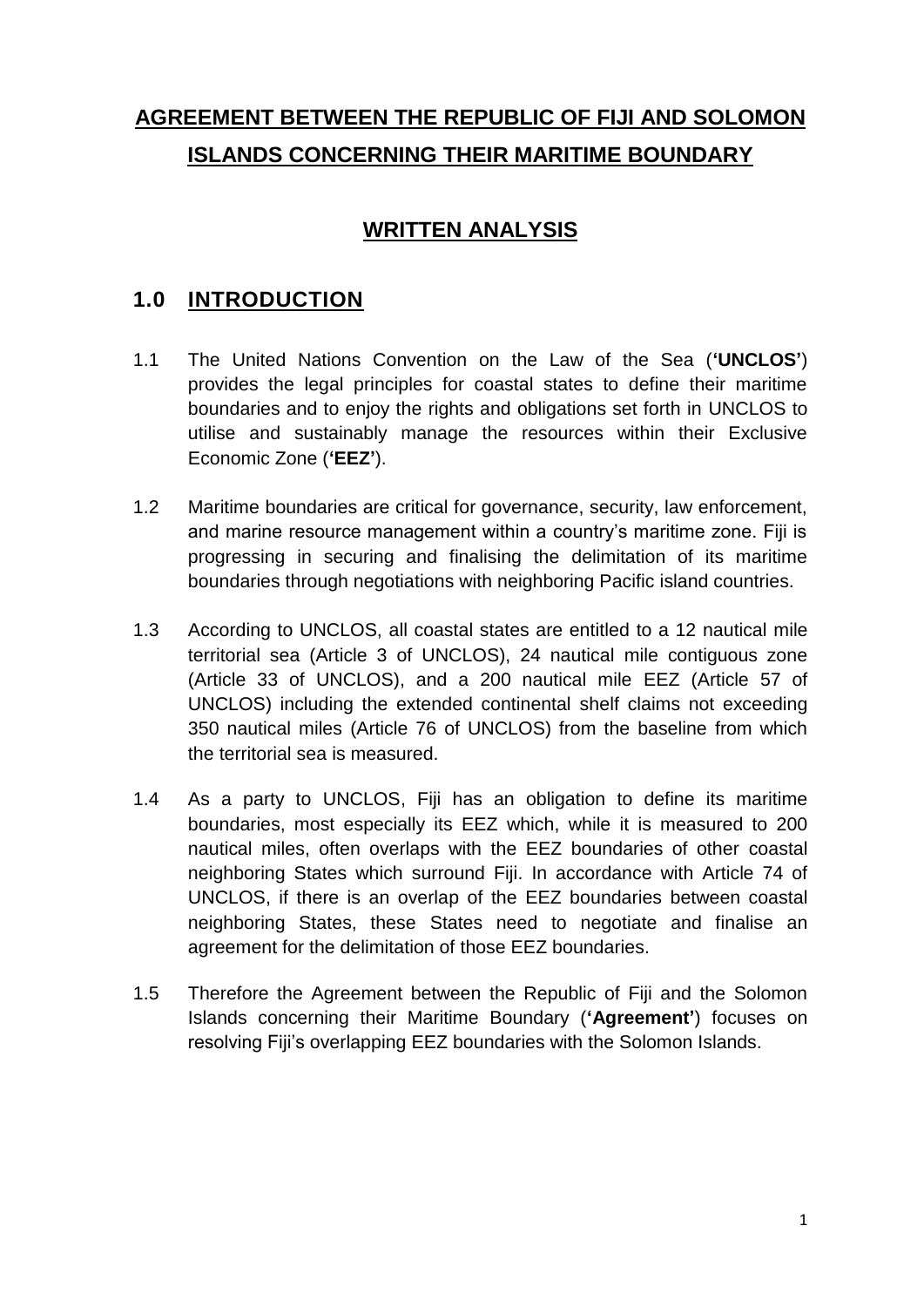### MARITIME BOUNDARY - EEZ

- 1.6 Fiji shares its EEZ boundaries with the following neighboring countries Vanuatu, Tonga, Tuvalu, Solomon Islands, Wallis and Futuna and New Caledonia.
- 1.7 To-date Fiji has concluded negotiations and signed maritime boundary agreements for its EEZ with Tuvalu, Wallis and Futuna and New Caledonia. While the agreement with Solomon Islands on shared maritime boundaries is hereby submitted before Parliament for its consideration, negotiations are ongoing for the conclusion of maritime boundary agreements with Tonga and Vanuatu.
- 1.8 The Agreement contains provisions for the resolution of the overlap of our EEZ with the EEZ of Solomon Islands in the north-west of the Fiji basin.
- 1.9 The overlapping EEZ boundary between Fiji and Solomon Islands is settled through the equidistance principle (equal distance from both countries EEZ) through a median line which is calculated from the base points of the respective countries. There is no dispute concerning this demarcation.
- 1.10 The remaining step is for both countries to sign an agreement which reflects the agreed geographical coordinate points (**'points'**) for the delimitation of the boundaries that have been agreed between the parties in negotiations.

### **2.0 SUMMARY OF THE AGREEMENT**

#### **Preamble:**

2.1 The preamble of the Agreement provides for preliminary provisions of the Agreement and sets out the aspirations of the Agreement for the delimitation of the overlapping EEZ boundaries between Fiji and the Solomon Islands (**'Parties'**).

### **Article 1: Interpretation**

2.2 Article 1 of the Agreement provides for the interpretation of key provisions in the Agreement.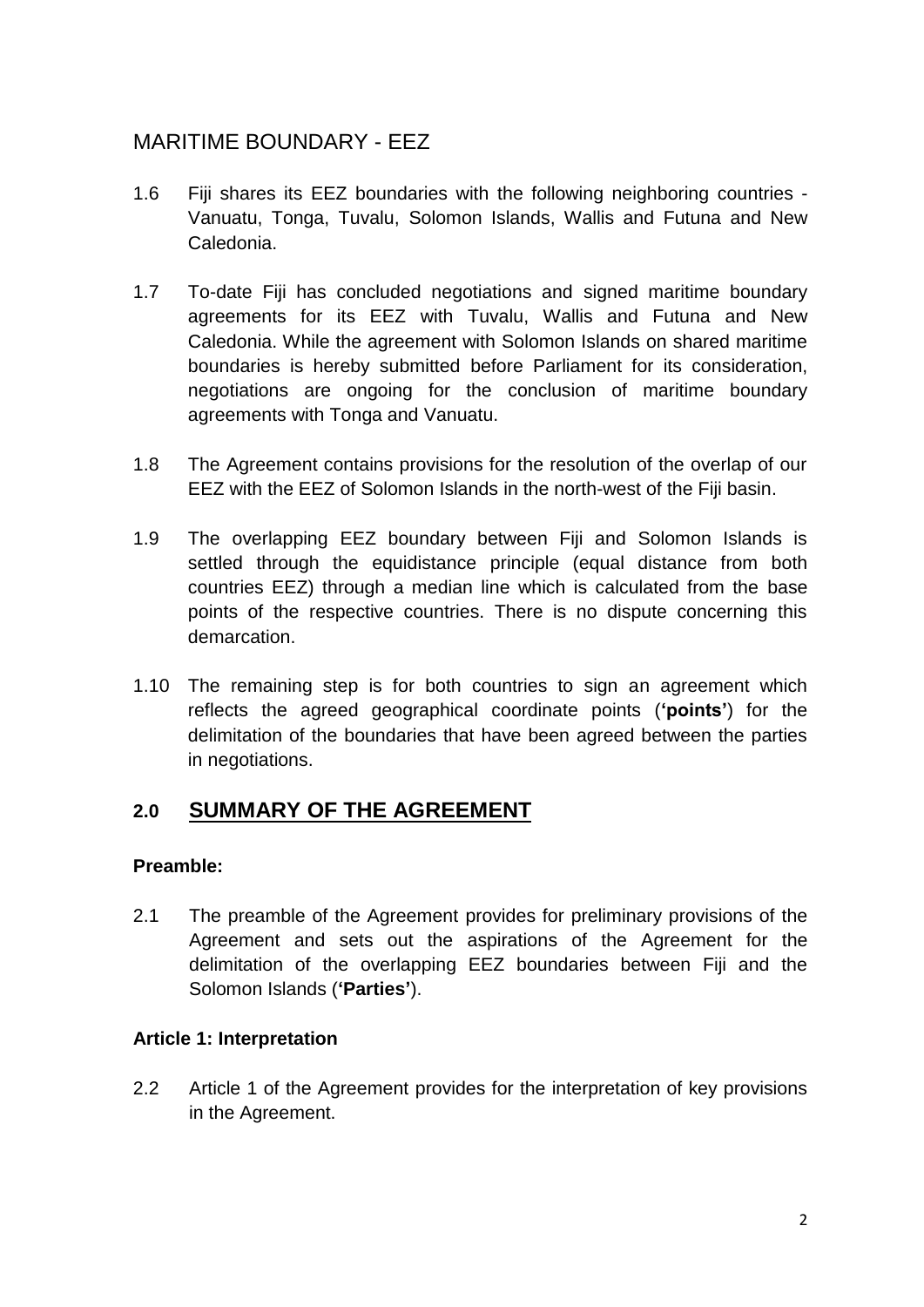### **Article 2: Purpose**

2.3 Article 2 of the Agreement sets out the purpose of the Agreement which is to establish, in accordance with international law, the EEZ maritime boundary between Fiji and the Solomon Islands.

#### **Article 3: Maritime Boundary between Fiji and the Solomon Islands**

2.4 Article 3 of the Agreement sets out the geographical coordinates of points for the delimitation of overlapping EEZ between Fiji and the Solomon Islands.

#### **Articles 4: Without Prejudice**

2.5 Article 4 of the Agreement is a without prejudice provision that ensures that the Agreement will not be a barrier to any further negotiations between Fiji and the Solomon Islands on any matters pertaining to international law, law of the sea, regional cooperation, seabed and continental shelf areas.

#### **Article 5: Sovereign Rights**

2.6 Article 5 of the Agreement states that the geographical coordinates of points in Article 3 will be the basis for the delimitation of the EEZ territory within which the respective Parties will exercise their sovereign rights pursuant to Article 56 of UNCLOS. Article 56 of UNCLOS confers rights, jurisdiction and duties of the coastal State within their respective EEZ territory.

#### **Article 6: Adjustments to Maritime Boundary**

2.7 Article 6 of the Agreement states that if new surveys or resulting charts and maps should indicate that changes in the base point coordinates are sufficiently significant to require adjustments of the maritime boundary, the Parties agree that an adjustment will be carried out on the basis of the same principles as those used in determining the maritime boundary, and such adjustments shall be provided for in a Protocol to this Agreement.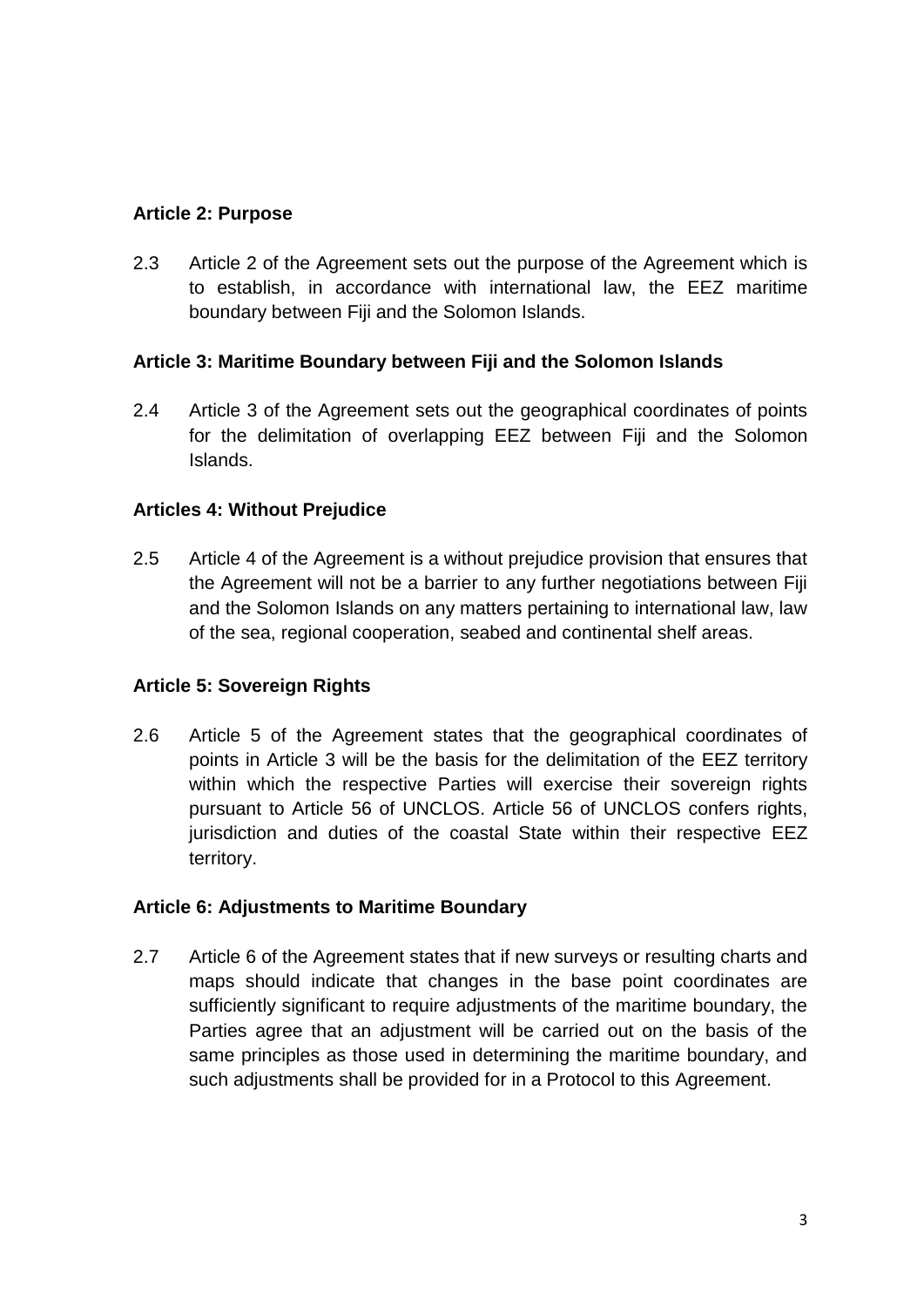### **Article 7: Dispute Resolution**

2.8 Article 7 of the Agreement is the dispute resolution provision and states that any dispute between the parties concerning the interpretation or application of this Agreement shall be settled peacefully through consultation and negotiations between the Parties or through negotiation in accordance with international law as agreed to by the Parties.

#### **Article 8: Equitable Benefit from Resource Exploitation**

2.9 Article 8 of the Agreement confers equitable benefit from resource exploitation and states that any single accumulation or deposit of liquid hydrocarbon, natural gas, or other mineral lies on the maritime boundary median line, the accumulation or deposit of such resources shall be effectively exploited by either or both Parties and both Parties shall equitably share the benefits of such resource exploitation.

#### **Article 9: Agreement Deposit**

2.10 Article 9 of the Agreement confers provisions on the deposit of the Agreement and its accompanying charts, coordinates or base points after its execution to the relevant stakeholders such as the Division for Ocean Affairs and the Law of the Sea (**'DOALOS'**) and the Secretary-General of the United Nations.

#### **Article 10: Entry into Force**

2.11 Article 10 of the Agreement is the provision for the entry of force of the Agreement. Each Party shall notify the other of the completion of its national procedures to bring this Agreement into force. This Agreement shall enter into force on the date of the later note in an exchange of notes between Parties indicating that each Party has completed its national procedures for the entry into force of this Agreement.

#### **Annexure: Solomon Islands and Fiji's Shared Economic Exclusive Zone**

2.12 The Annexure to the Agreement is an illustration of the effect of the agreed geographical coordinates of points in Article 3 of the Agreement and the effect of the Agreement with respect to the delimitation of the Parties' EEZ boundaries.